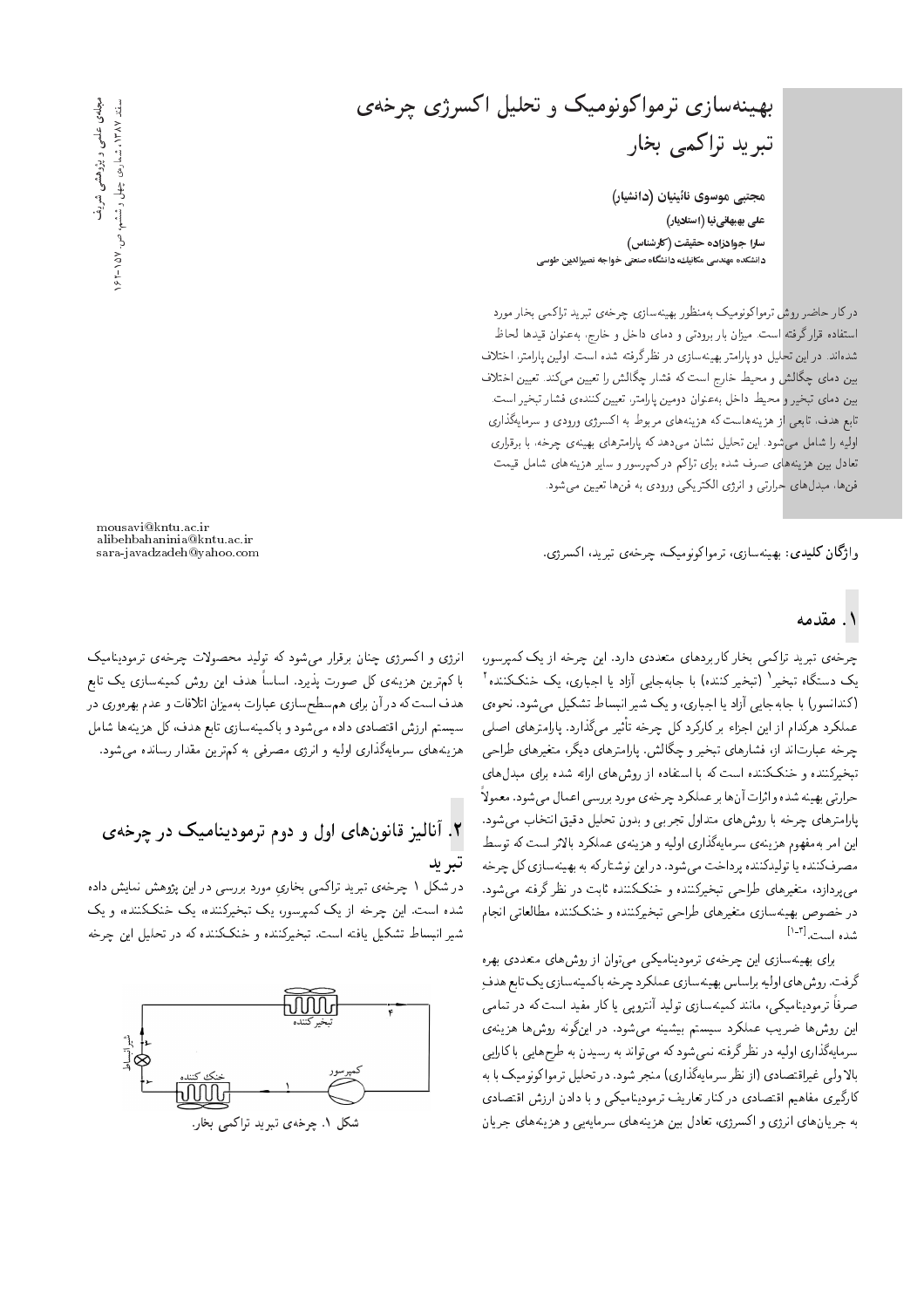مورد بررسی قرار میگیرد از نوع جابهجایی اجباری و کمپرسور در این چرخه از نوع اسکرول میباشد. مادهی سردکنندهی به کار رفته در این چرخه فرئون ۲۲ است.

مقدار جریان جرمی مبرد، با در نظرگرفتن تبخیرکننده به عنوان یک حجم کنترل، چنین محاسبه میشود:

$$
Q_{evp} = m_r(h_t - h_t) \tag{1}
$$

همچنین انرژی الکتریکی ورودی به کمپرسور توسط معادلهی ۲ بهدست می آید:

$$
W_{comp} = \frac{m_r(h_1 - h_\dagger)}{\eta_m} \tag{1}
$$

که در آن مقدار  $h_1$  با استفاده از معادلهی ۳ بهدست میآید:

$$
\eta_{is} = \frac{h_{\gamma s} - h_{\tau}}{h_{\gamma} - h_{\tau}} \tag{7}
$$

کارایی ایزانتروپیک یک کمپرسور اسکرول که در رابطهی ۳ مورد استفاده قرار میگیرد از طریق معادلهی ۴ تعیین میشود.<sup>[۴]</sup>

$$
\eta_{is} = \circ_{f} \Lambda \Delta - \circ_{f} \circ \mathfrak{f} \mathfrak{H} \mathfrak{H} \mathfrak{P} \mathfrak{P} \mathfrak{P} \mathfrak{P} \mathfrak{P} \mathfrak{P} \tag{f}
$$

با در نظرگرفتن خنککننده به عنوان یک حجم کنترل، حرارت دفع شده از آن بهصورت رابطهي ۵ بيان مي شود:

$$
Q_{cond} = m_r(h_1 - h_1) \tag{2}
$$

در سیستم تبرید، طبق قانون بقای اکسرژی، مجموع اکسرژی تخریبشده عبارت خواهد بود از:

$$
\Delta E x = E x_{in} - E x_{out} \tag{8}
$$

|كسرژى ورودى برابر است با مجموع انرژى الكتريكى ورودى به كمپرسور و فن هاى تبخیرکننده و خنککننده، که به صورت رابطه ۷ بیان می شود:

$$
Ex_{in} = m_r (h_1 - h_1) / \eta_m + [m_a \nu \Delta P_{fan} / \eta_{fan}]_{e\nu p} +
$$

$$
[m_a \nu \Delta P_{fan} / \eta_{fan}]_{cond}
$$
 (V)

اکسرژی خروجی شامل اکسرژی هوایی است که به خارج از تبخیرکننده جریان مییابد و به صورت رابطهی ۸ محاسبه میشود:

$$
Ex_{out} = -Q_{evp}(\lambda - \frac{T_{\cdot}}{T_{c}})
$$
\n
$$
\tag{A}
$$

هنگامی که درکمپرسور تراکم ایزانتروپیک صورت میگیرد، اتلاف اکسرژی برابر صفر است. در یک فرایند تراکم واقعی، اتلاف کار مفید براثر اصطکاک به وقوع می پیوندد. اتلاف اكسرژى با استفاده از معادلهى بالانس اكسرژى براى كمپرسور طبق رابطهى ۹ محاسبه می شود:

$$
\Delta E_{comp} = W_{comp} + E x_{\tau} - E x_{\tau}
$$
\n(4)

تولید آنتروپی در کمپرسور با استفاده از رابطهی ۱۰ محاسبه میشود:

$$
\Delta S_{comp} = m_r [(h_1 - h_\tau)/\eta_m - (h_1 - h_\tau)]/T +
$$
  

$$
m_r (s_1 - s_\tau)
$$
 (1°)

كه در آن جمله ى اول بيا نكَر افزايش أنتروپى محيط، و جملهى دوم بيانگر افزايش أنترو پى مبرد است. اتلاف اکسرژی در شیر انبساط با استفاده از رابطهی ۱۱ محاسبه می شود:

$$
\Delta E x_{exp} = T_{\rm t} (S_{\rm t} - S_{\rm t}) \tag{11}
$$

اتلافات اكسرژي در خنككننده شامل اتلافات بهدليل بازگشتناپذيري هاي خارجي، بازگشت،اپذیری در اثر اصطکاک و اتلاف اکسرژی در اثر جریان یافتن هوای گرم به بیرون از خنککننده است. اتلافات اکسرژی با استفاده از معادلهی بالانس اکسرژی برای خنککننده (معادلهی ۱۲) محاسبه می شود:

$$
\Delta Ex_{cond} = W_{fan,cond} + Ex_1 - Ex_1 \tag{17}
$$

تولید آنتروپی در خنککننده توسط معادلهی ۱۳ محاسبه می شود:

$$
\Delta S_{cond} = m_r(s_r - s_1) + \frac{Q_{cond}}{T_r} + \left[\frac{m_a \nu \Delta P_{fan}}{\eta_{fan} T_r}\right]_{cond}
$$
 (17)

اتلافات اکسرژی در تبخیرکننده شامل اتلافات بهدلیل بازگشتناپذیری های خارجی و اصطکاک است که براساس معادلهی ۱۴ محاسبه می شود:

$$
\Delta Ex_{\epsilon \nu p} = W_{fan, \epsilon \nu p} + Ex_{\tau} - Ex_{\tau} + Q_{\epsilon \nu p} (\lambda - \frac{T_{\text{e}}}{T_{\text{c}}}) \tag{14}
$$

در آخر، آنترویی تولیدشده در تبخیرکننده بهصورت معادلهی ۱۵ بیان می شود:

$$
\Delta S_{e\nu p} = m_r (s_\tau - s_\tau) + \left[ \frac{m_a \nu \Delta P_{fan}}{\eta_{fan} T} \right]_{e\nu p} - \frac{Q_{e\nu p}}{T_c}
$$
 (10)

# ۳. تحلیل ترمواکونومیک چرخهی تبرید

در تحلیل ترمواکونومیک با در نظرگرفتن پارامترهای ترمودینامیکی و اقتصادی ب*ه*طور همزمان، شرايط بهينه براي عملكرد سيستم از نظر ترموديناميكي و اقتصادي بهدست می آید. هدف از این تحلیل، کمینهسازی هزینهی تولید محصول یک سیستم حرارتی با میزان محصول مشخص، یا بیشینهسازی میزان تولید محصول در طول مدت كاركرد سيستم با صرف هزينهى كل ثابت است. تابع هدف از توابعي شامل هزينههاى اكسرژى ورودى، تجهيزات و ساير هزينههاى مرتبط تشكيل مىشود. رابطهى بين هزینهی محصول و هزینهی کل یک سیستم حرارتی، بهصورت معادله ۱۶ بیان مىشود:<sup>[۵]</sup>

$$
C_t = \sum_{i} C_i E x_{out} = \sum_{i} c_i E x_{in} + \sum_{m} Z_m \tag{18}
$$

 $c_i$  'در آن تابع  $C_t$  هزینهها،  $c_s$  هزینه $c_t$  هزینه  $C_t$  هزینه  $C_t$ هزينهى واحد اكسرژي ورودي از منابع خارجي و  $Z_m$  نرخ هزينهي سالانهي مخارج اولیه و هزینههای مربوط به نگهداری و عملکرد هر سیستم است. اندیس  ${\rm m}$  بیانگر تعداد زیرسیستمها است. در چرخهی تبرید، اکسرژی ورودی از خارج سیستم فقط انرژی الکتریکی کمپرسور و فن ها است. بنابراین هزینهی واحد اکسرژی ورودی از خارج سيستم، هزينهى واحد انرژى الكتريكي است و هزينهى سرمايهگذارى اوليه شامل قیمت کمپرسور، فن ها و مبدل های حرارتی است. در حالی که محصول سیستم فقط ايجاد سرمايش است. فرايند بهينهسازي دربرگيرندهي كمينهسازي تابع هزينه است كه با كمينهسازي هزينهي هر واحد اكسرژي محصول همارز است.

چنان که پیش تر بیان شد، هزینهی کل یک سیستم حرارتی از جمع هزینهی اکسرژی ورودی و هزینههای سرمایهگذاری حاصل میشود. ممکن بودن این جمعزدن

ه شریف شمارهی چهل و ششم  $\setminus \Delta$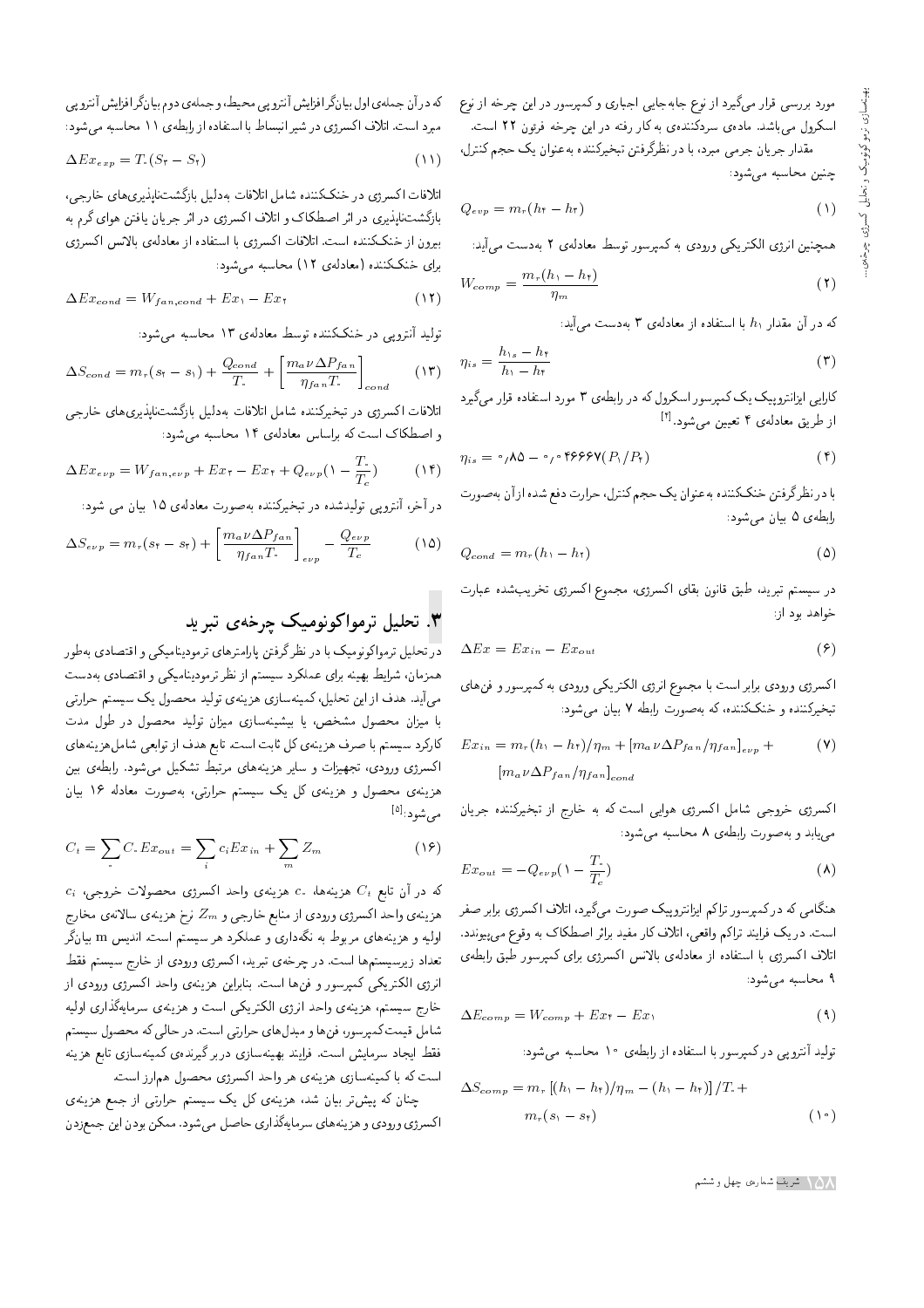مستلزم هم|رزي دو هزينه است. معمولاً هزينهها را بر واحد سال بيان مىكنند. براي بهدست أوردن هزينههاى سرمايهگذارى، اطلاع داشتن از عمر تجهيزات و بهرهى سالیانهی پول ضروری است. برای بهدست آوردن هزینهی سرمایهگذاری در یک سال از تعریف ضریب بازیافت سرمایه <sup>۳</sup> استفا<mark>ده</mark> می شود:

$$
CRF = \frac{A}{P} = r(1+r)^{n} / [(1+r)^{n} - 1]
$$
\n(19)

که در آن A هزینهی هر سال از طول عمر کارکرد سیستم ناشی از سرمایهگذاری اولیهی انجام شده بهمیزان P برای کل مدت طول عمر کارکرد سیستم، یعنبی n سال و با نرخ بهرهى ساليانه بهميزان r است. براى محاسبهى هزينهى اوليه كمپرسور رابطهى ۱۸ برحسب نرخ جرمی مبرد، فشار مکش، فشار تخلیه و کارایی ایزونتروپیک ارائه شده است:<sup>[۶]</sup>

$$
C_{comp} = \frac{\gamma_1 m_r}{(\gamma_1 - \eta_{is})} \left(\frac{P_1}{P_{\tau}}\right) \ln\left(\frac{P_1}{P_{\tau}}\right) \tag{1A}
$$

و  $\gamma$ ثابت های عددیاندکه با توجه به قیمت $d$ ای موجود در بازار تعیین میشوند.  $\gamma$ هزينهى اوليهى هر مبدل حرارتى نيز با استفاده از معادلهى ١٩ تعيين مى شود:

$$
C = C A^k \tag{14}
$$

الت های  $C_{i}$  و  $k$  با توجه به قیمت های موجود در بازار تعیین می شوند. هزینهی  $C_{i}$ اولیهی فنها نیز با استفاده از معادلهی <mark>۲</mark>۰ ارزیابی میشوند:<sup>[۷]</sup>

$$
C_{fan} = (a + bW_{fan}^{'\,0})^{'\,0} \tag{7} \bullet
$$

هزينه هاي سرمايهگذاري خنککننده و تبخيرکننده با کنار هم قراردادن هزينهي اوليهي سطوح حرارتی و فن ها بر اساس معادلههای ۲۱ و ۲۲ به دست میآید:

$$
C_{e\nu p} = (a + bW_{f\,an\,,e\nu p}^{\prime\,\prime\alpha})^{\prime\,\prime\alpha} + C_{\cdot\,,e\nu p} A_{e\nu p}^k \tag{1}
$$

$$
C_{e\nu p} = (a + bW_{fan,cond}^{*,\delta})^{*,\delta} + C_{*,cond} A_{cond}^k
$$
\n(11)

ثابت های موجود در معادلههای ۲۲-۱۸ با استفاده از قیمت های موجود درکشور ايران و با استفاده از روش كمينهسازي مجموع مربعات خطا محاسبه شدهاند. با ترکیب عبارات مربوط به اکسرژی ورودی و هزینهی سرمایهگذاری اولیه (معادلههای ×، ١٨، ٢١ و ٢٢) تابع هدف طبق رابطهى ٢٣ محاسبه مى شود:

$$
C_{t} = \left[\frac{\gamma_{1}m_{r}}{(\gamma_{1} - \eta_{is})}\left(\frac{P_{1}}{P_{\tau}}\right)ln\left(\frac{P_{1}}{P_{\tau}}\right) + \left(a + bW_{f_{an,evp}}^{*\,0}\right)^{*\,0} + \left(C_{\tau,evp}A_{evp}^{k} + \left(a + bW_{f_{an,cond}}^{*\,0}\right)^{*\,0} + C_{\tau,cond}A_{cond}^{k}\right]CRF + \left(C_{h}N\left[m_{r}(h_{1} - h_{\tau})/\eta_{m} + \left[m_{a}v\Delta P_{fan}/\eta_{fan}\right]_{evp} + \left[m_{a}v\Delta P_{fan}/\eta_{fan}\right]_{cond}\right]
$$

در رابطهی ۲۳ از هزینه ی سرمایهگذاری شیر انیساط صرف نظر شده است. تابع هدف با استفاده از الگوريتم شرح داده شده در بخش ۵ («الگوريتم بهينهسازي») بهينه مي شود.

# ۴. مراحل طراحی تبخیرکننده و خنککننده

.<br>چنان که پیش تر شرح داده شد، پارامترهای طراحی خنککننده و تبخیرکننده مانند کارایی، سرعت جریان هوا و سرعت جریان مبرد بر روی هزینهی کلی سیستم

### جدول ۱. پارامترهای طراحی خنککننده و تبخیرکننده.

| ضريب بهرهى              | مبدل حرارتی   قطرلوله    تعداد پره    سرعت جريان هوا |                          |      |            |
|-------------------------|------------------------------------------------------|--------------------------|------|------------|
| مبدل حرارتي             | $(\mathbf{kg}/\mathbf{m}^\dagger\mathbf{s})$         | $(\text{fin}/\text{cm})$ | (cm) |            |
| $^{\circ}$ , Y $\Delta$ | 9,09                                                 | T/15                     | 9,90 | خنككننده   |
| $\cdot$ , $\wedge$      | $\Delta$ ,۳۶                                         | ۱٬۹۶                     |      | تبخيركننده |

تبرید اثر میگذارد. در یک الگوریتم کامل بهینهسازی، مقادیر این پارامترها نیز به همراه بارامترهای طراحی حرخه، تعیین می شود. در این مطالعه، بارامترهای طراحی خنککننده و تبخیرکننده، ثابت در نظرگرفته میشود و می توان به عنوان ادامهی کار این پارلمترها را نیز بهینه کرد. مقادیر این پارلمترها در جدول ۱ ارائه شده است. مراحل طراحی تبخیرکننده که در این تحلیل مورد استفاده قرار گرفته عبارت است از:

. محاسبه  $m_a$  با استفاده از معادلهی ۲۴:

$$
m_a = \frac{Q_{e\nu p}}{\varepsilon c_p (T_{e\nu p} - T_c)}\tag{14}
$$

که در آن  $\varepsilon$  ضریب بهرهی مبدل است.

- x. محاسبه ی ضریب انتقال حرارت جابهجایی برای سمت هوا و مبرد، با استفاده از رابطههای مناسب.<sup>[۱٫۸]</sup>
	- ". محاسبهى ضريب انتقال حرارت كلبي  $(U)$ .

%. محاسبه ی $\overline{NTU}$  با عنوان «تعداد واحدهای انتقال»، با استفاده از معادله ی

$$
\varepsilon = \lambda - e^{-N \, tu} \tag{70}
$$

. محاسبه ی طول کلمی لولههای خنککننده  $(L)$  با استفاده از معادله ۲۶:

$$
L = \frac{N t u m_a c_p}{\pi dU} \tag{77}
$$

۶. محاسبه ی افت فشار سمت هوا با استفاده از رابطههای مناسب.<sup>[۹]</sup>

طراحی خنککننده نیز طی مراحل مشابهی با مجزاکردن آن به دو ناحیهی چگالش خالص و فوق گرم صورت می پذیرد.

# 0. الگوريتم بهينهسازي

'OW x=Q= p@k |=yVN@ QO xm |m}twvwm =wtQD w |m}t=v}OwtQD |=yx]@=Q T=U=Q@ .<br>مراحل انجام الگوریتم بهینهسازی ترمواکونومیک عبارت است از:

- ۰. تعیین دماهای چگالش و تبخیر که بهترتیب شرایط خروجی از خنککننده، شیرانبساط و تبخیرکننده را تعیین میکند؛
	- ۲. محاسبه ی نرخ جرمی مبرد براساس رابطه ی ۱؛
- |HwQN \}=QW w QwUQBtm x@ |OwQw |m} QDmr= |SQv= wl}BwQDv=R}= |}=Q=m OQw;Q@ "3 از آن طبق رابطه های ۳،۲ و ۴؛
- ۴. محاسبه ی مساحت سطح حرارت<sub>ی</sub> خنککننده، جریان جرمبی هوا و افت فشار هوا در خنککننده؛
- ۵. محاسبه ی مساحت سطح حرارتی تبخیرکننده، جریان جرمی هوا و افت فشار هوا در تبخيركننده؛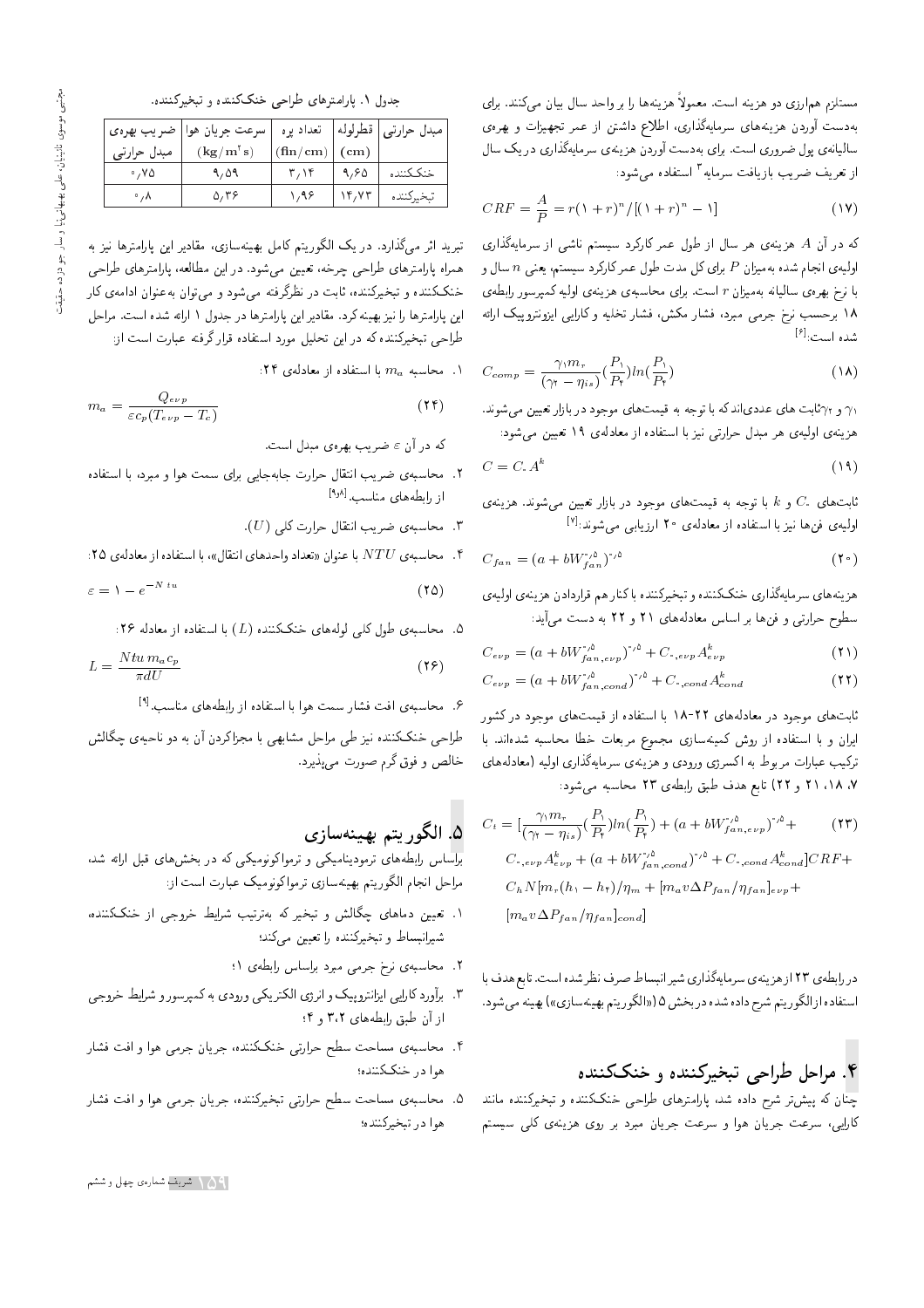- ۶. محاسبه، هزینه، تجهیزات شامل کمیرسور، تبخیرکننده، خنککننده و فن های ان ها براساس رابطه های ۲۱،۱۸ و ۲۲؛
- X. محاسبهى انرژى الكتريكي مصرفى دركمپرسور و فن&ا براساس رابطهى Y؛
	- .<br>A. ارزيابي تابع هدف براساس هزينهها؛
	- ۹. تغییر متغیرهای طراحی و تکرار مرحلههای ۲ تا ۸.

# ۶. تحلیل نتایج

اطلاعات سیستم تبریدی که بر مبنای روش ترمواکونومیک بهینهسازی شده، در جدول ۲ ارائه شده است. در شکل ۲ اثر تغییرات  $\Delta T_{e\nu p}$ ، اختلاف دما در تبخیرکننده را بر هزینههای کمپرسور، تبخیرکننده، خنککننده و فنهای آنها و نیز هزینهی انرژی الکتریکی ورودی به کمپرسور و فنها نشان داده شده است. چنان که مشاهده می شود افزایش  $\Delta T_{e\nu p}$  منجر به افزایش هزینه ی کمپرسور و انرژی الکتریکی ورودی به كمپرسور مى شود. هزينهى تبخيركننده و انرژى الكتريكى ورودى به فن هاى آن به علت افزایش اختلاف دمای لگاریتمی بین تبخیرکننده و محیط خنک شوندهی داخل کاهش میهابد و به بهبود انتقال حرارت می|نجامد. هزینهی خنککننده و انرژی الکتریکی ورودی به فن آن، بهدلیل تغییرات  $Q_{cond}$ ، تغییر می یابد و با افزایش انرژی الکتریکی ورودی به کمیرسور افزایش می یابد. در شکل ۳ نشان داده شده است که با برقراری تعادل بین هزینههای تبخیرو تراکم می توان به دمای تبخیر بهینهیی دست يافت.

در شکل ۴ اثر تغییرات  $\Delta T_{cond}$  (اختلاف دما در خنککننده) را بر هزینههای كمپرسور، تبخيركننده و خنككننده و فن هاى آن ها و نيز هزينهى انرژى الكتريكى ورودی به کمپرسور و فن ها نشان داده شده است. مشاهده می شود که با افزایش هزينهى كميرسور وانرژى الكتريكي ورودى به آن افزايش مى يابد. هزينهى  $\Delta T_{cond}$ خنككننده و انرژى الكتريكى ورودى به فن هاى آن به علت افزايش اختلاف دماى لگاریتمی بین خنککننده و محیط خارج کاهش مییابد و در نهایت منجر به بهبود انتقال حرارت می شود. در شکل ۵ نشان داده شده است که با برقراری تعادل بین هزینههای تقطیر و تراکم میهتوان به دمای تقطیر بهینه دست یافت. در شکل ۶ اثر اعمال تغییرات  $\Delta T_{evp}$  و  $\Delta T_{evp}$  بهطور همزمان بر تابع هزینهها نشان داده شده است. کم ترین مقدار تابع هدف با برقراری تعادل بین هزینههای تبخیر، چگالش و تراكم حاصل مى شود. در شكل ۷ اثر تغييرات دماى محيط خارج بر مقادير بهينهى نشان داده شده است. مشاهده می شود که در اثر تغییر دمای محیط خارج  $\Delta T_{cond}$ بهاندازەی  $C$ ۱۲°C ، مقدار بهینەی  $\Delta T_{cond}$  حدوداً  $C$ ۱ تغییر میکند. همچنین درشکل ۸ اثر تغییرات دمای محیط داخل بر مقادیر بهینهی  $\Delta T_{e\nu p}$  نشان داده شده است. چنان که مشاهده می شود، در اثر تغییر دمای محیط خنکشوندهی داخل بهاندازه  $C$ ۸، مقدار بهینهی  $\Delta T_{e\nu p}$  حدود  $C$ ۱٬ تغییر میکند که نشان<code>c</code>هندهی میزان حساسیت بیشتر نسبت به اثر تغییرات دمای محیط خارج بر مقادیر بهینهی است.  $\Delta T_{cond}$ 

جدول ٢. اطلاعات سيستم تبريد بهينهشده.

|      |     |       | نرخ بهروی       ساعات         سال های     دمای محیط   دمای محیط   بار برودتی                                                           |              | قيمت       |
|------|-----|-------|----------------------------------------------------------------------------------------------------------------------------------------|--------------|------------|
| (kW) |     |       | $\mathbf{C}^{\text{max}}\left(\mathbf{C}\right)$ کارگرد سیستم $\mathbf{C}$ عمر کارگرد $\mathbf{C}$ داخل $\mathbf{C}^{\text{max}}$ خارج | ساليانه      | الكتريسيته |
|      |     | سيستم | در سال                                                                                                                                 |              | Rial/kW    |
| ه ۲  | - 5 |       | ۷۵۰ ۶                                                                                                                                  | $\cdot$ , 18 |            |



شکل ۲. اثر تغییرات اختلاف دما در تبخیرکننده بر هزینههای تجهیزات و انرژی ورودي به سيستم.



شکل ۳. بررسی تغییرات مقادیر تابع هدف برحسب اختلاف دما در تبخیرکننده.



شکل ۴. اثر تغییرات اختلاف دما در خنککننده بر هزینههای تجهیزات و انرژی ورود*ی* به سیستم.



شکل ۵. بررسی تغییرات مقادیر تابع هدف برحسب اختلاف دما در خنککننده.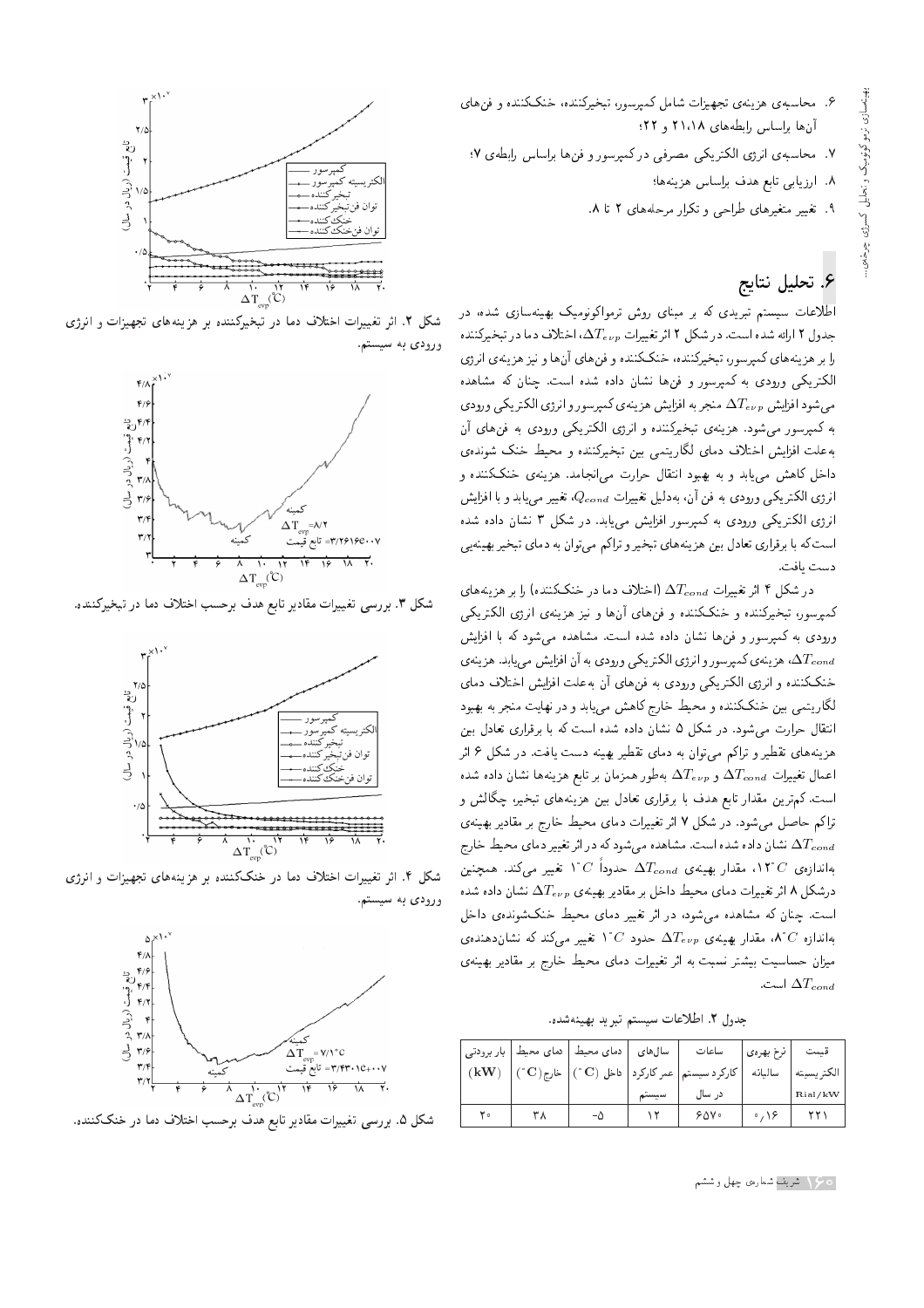

شکل ۶. بررسی اثر اعمال تغییرات همزمان اختلاف دما در تبخیرکننده و خنککننده بر مقادير تابع هدف.



شکل ۷. اثر تغییرات دمای محیط خارج بر مقادیر بهینهی اختلاف دما در خنککننده.



شکل ۸. اثر تغییرات دمای محیط خنکشونده بر مقادیر بهینهی اختلاف دما در تبخيركننده.

سیستم در حالت<sub>می</sub> دارای بالاترین ضریب کارکرد است که دمای تبخیر مبرد با دمای محیط خنکشونده، و دمای تقطیر مبرد با دمای محیط بیرون برابر باشد. در این شرایط، سطوح حرارتی افزایش می<sub>ما</sub>بابد و درنتیجه، هزینهی بالای کارکرد سیستم لزوم ارائهى شرايط كاركرد جديد را أشكار مىسازد. براساس نتايج حاصله، بيشترين مقدار COP برابر ۲٬۸۷۶۳ است که در شرایط بهینهی ارائهشده این مقدار برابر با ١/٨٨١٥ خواهد بود. اين نكته بهمعناى كاهش ضريب عملكرد سيستم بهميزان ٣۴,۴٩ است.

تولید آنترویی و میزان تخریب اکسرژی برای فشارهای متداول کارکرد اجزاء، در هریک از اجزاء چرخه و نیز در کل چرخه در جدول ۳، و برای فشارهای تبخیر و تقطير بهينه در جدول ۴ ارائه شده است. اصولاً در شرايط كاركرد متداول، اختلاف دما در تبخیرکننده  $C$ ۲۴ و اختلاف دما در خنککننده  $C$ ۲۰ اف $C$  میشود. درصد زیادی از بازگشتناپذیری ها در کمپرسور بهدلیل کارایی ایزانتروییک کمپرسورهای

#### جدول ۳. تولید آنتروپی و تخریب اکسرژی برای شرایط کارکرد متعارف.

| میزان درصد   | T.S <sub>gen</sub> (kW) | $\rm \dot{S}_{\rm gen}({\rm \bf kW}/^{\circ}C)$ | جزاء سيستم  |
|--------------|-------------------------|-------------------------------------------------|-------------|
| تخريب اكسرژي |                         |                                                 |             |
| 7.89,15      | 8,1784                  | $\circ$ , $\circ$ 198                           | كمپرسور     |
| 7.10, 11     | ۲٬۱۱۴۸                  | $\circ$ , $\circ$ , $\circ$ $\circ$ $\circ$     | تبخيركننده  |
| 7.11.77      | 1,4614                  | $\circ$ , $\circ$ of $\gamma$                   | شير انبساط  |
| 755.58       | ۲٫۹۲۳۴                  | 0,0.98                                          | خنكر كمننده |
| くい。          | 12,4411                 | $\circ$ , $\circ$ $\circ$ $\circ$ $\circ$       | کل چرخه     |

جدول ۴. تولید أنترویی و تخریب اکسرژی برای شرایط کارکرد بهینه.

| میزان درصد   | T.S <sub>gen</sub> (kW)                              | $\dot{\mathbf{S}}_{\text{gen}}(\mathbf{kW}/\mathbf{C})$ | اجزاء سيستم |
|--------------|------------------------------------------------------|---------------------------------------------------------|-------------|
| تخريب اكسرژي |                                                      |                                                         |             |
| 7.88,84      | ۴٫۳۲۲۹                                               | $\cdot$ , $\cdot$ \ry                                   | كمپرسور     |
| 25177        | $Y/\cdot \Lambda Y$                                  | $\circ$ , $\circ$ $\circ$ $\circ$ Y                     | تبخيركننده  |
| 211/10       | ۱٬۰۸۸۵                                               | $\circ$ , $\circ$ $\circ$ $\uparrow$ $\circ$            | شير انبساط  |
| 7.7770       | $\mathbf{Y}, \mathbf{Y} \mathbf{V} \cdot \mathbf{Y}$ | $\circ$ , $\circ$ o $VT$                                | خنكر كمننده |
| くい。          | 9, 1904                                              | $\cdot$ , $\cdot$ $\uparrow$ \ $\uparrow$               | كل چرخه     |

اسکرول است که طبق رابطهي والرو حدوداً °۶٪ محاسبه شده است. اين بدان مفهوم است که تابع هدف علاوه برکاهش هزینهها، بازگشت $i$ لیدیری۱ در چرخهی تبرید مورد بررسی را حدود ٢١/٢٪ كاهش داده است.

# ۷. نتیجهگیری

<mark>روش تحلیل ترمواکونومیک با موفقیت در بهین</mark>هسازی چرخهی تبرید تراکمی بخار مورد استفاده قرار گرفت. نتايج نشان مى دهد كه اختلاف دماهاى بهينه بين دماى تبخیر مبرد و دمای محیط خنکشونده، و نیز بین دمای تقطیر مبرد با دمای محیط بیرون را می توان با موازنه ی هزینه های مربوط به تراکم و هزینه های مبدل ها به دست أورد. همچنین نشان داده شد که بیشترین تلفات اکسرژی درکمپرسور اتفاق می افتد. بنابراین میتوان با بهبود کارایی کمپرسورها عملکرد چرخههای تبرید تراکمی را بهبود بخشید. در ادامهی این کار می توان الگوریتم فوق را به یک سیستم موجود اعمال کرد و بعد از ساخت، از طريق آزمايش سيستم اصلاح شده را با سيستم قبلي مقايسه كرد.

### فهرست علائم

 $\vdots$ سطح انتقال حرارت : $A$  $c$  قیمت واحد اکسرژی  $c$ : قط, خىرىب عملكرد: $COP$ : قيمت الكتريسيته  $c_{\bm p}$  گرمای ویژه: اکسرژی  $Ex$  $h$  أنتاليب $h$ : دبی جرمی تعداد ساعات كاركرد در سال $N$ : فشار  $\cdot P$